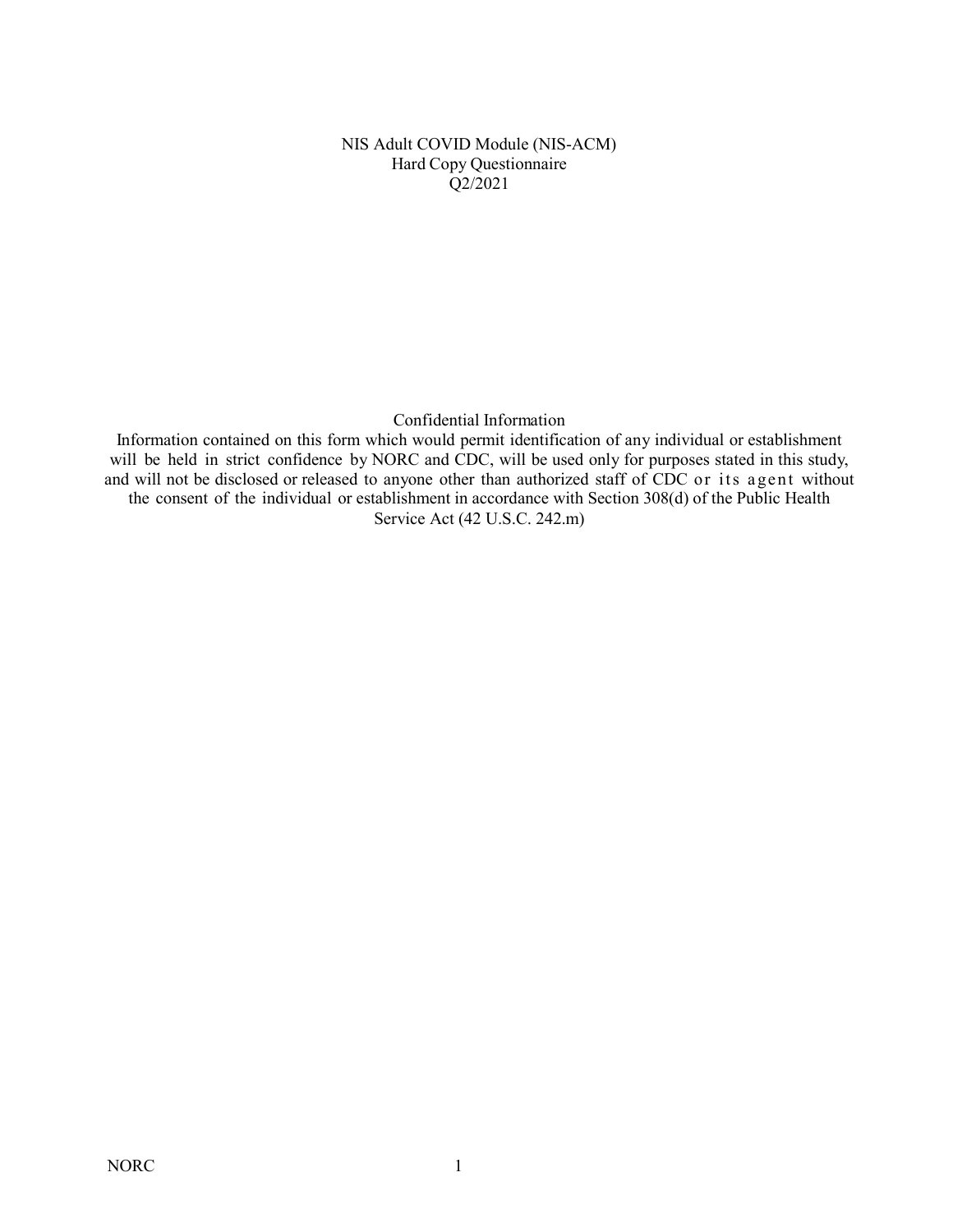ADLT\_INTRO Thank you for your responses.  $[(If S<sub>NUMB=1-9</sub> or ZTUNDR18=1-9 or$ LF UNDR18=1-9) and case did not do any of the 3 surveys, then FILL: "Your ["child's" age does" / "children's ages do"] not qualify your household for the questions about childhood vaccinations."] We now have a few additional questions for you about COVID-19 vaccinations.

CONTINUE……………………………………………………1

IF S3\_INTRO, T\_INTRO1, or LF\_S3\_IN NOT MISSING GO TO ADULT\_TIME; ELSE GO TO AD\_CONSENT

AD\_CONSENT Before we continue, I'd like you to know that taking part in this survey is voluntary. You may choose not to answer any questions you don't wish to answer, or end the interview at any time with no impact on the benefits you may receive. We are required by Federal laws to develop and follow strict procedures to protect your information and use your answers only for statistical analyses. I can describe these laws if you wish. I'd like to continue now unless you have any questions.

|                                               | ADULT TIME   |
|-----------------------------------------------|--------------|
| RESPONDENT ASKS FOR DESCRIPTION OF LAW2 GO TO |              |
|                                               | ADULT S3 LAW |

ADULT\_S3\_LAW The Public Health Service Act is Volume 42 of the US Code, Section 242k. The collection of information in this survey is authorized by Section 306 of this Act. Through the National Center for Immunization and Respiratory Diseases, the confidentiality of your responses is assured by Section 308d of this Act. Would you like me to read the Confidential Information Protection provisions to you?

IF RESPONDENT WOULD LIKE TO HEAR PROVISIONS, READ:

The information you provide will be used for statistical purposes only. In accordance with Section 308d of the Public Health Service Act, your responses will be kept confidential and will not be disclosed in identifiable form to anyone other than employees or agents. Every employee who works on this survey, from the National Center for Immunization and Respiratory Diseases and its collaborating agency and contractor, NORC at the University of Chicago, and their agents and contractors who work on this survey has taken an oath to protect the confidentiality of your information. These employees are subject to disciplinary action, including fines and criminal charges that may result in imprisonment, if he or she willingly discloses ANY identifiable information about you or your household members. Additionally, in compliance with applicable federal law requiring the protection of federal computer networks from cybersecurity risks like hacking, internet attacks, and other security weaknesses, computer network experts working for, or on behalf, of the government, may intercept and review information sent through government networks for cyber threats if the information sent through the government network triggers a cyber threat indicator.

CONTINUE……………………………………………………1 GO TO ADULT\_TIME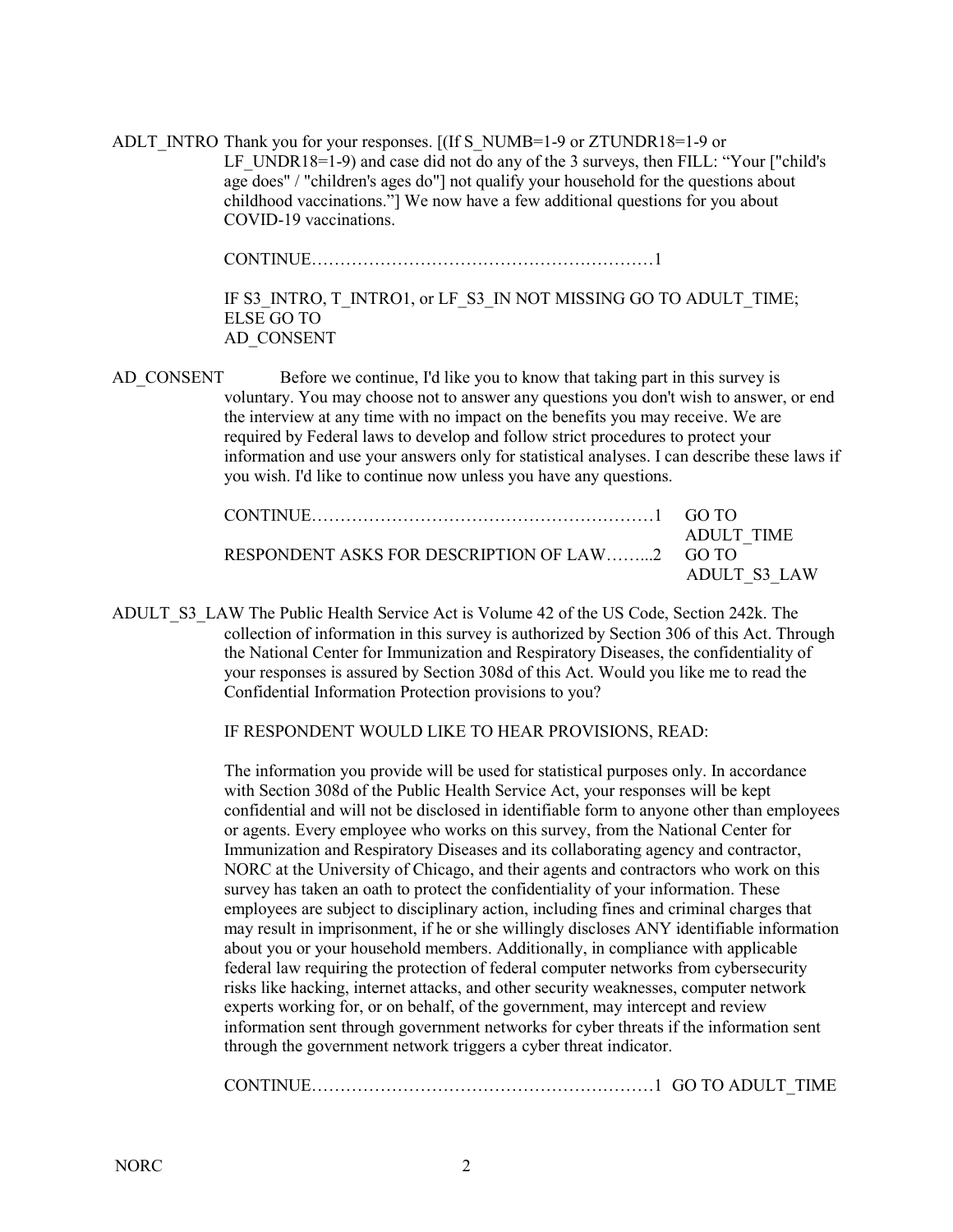|                  |                                                         | ADULT TIME The remainder of the survey will take about 8 minutes.                                                                                             |                   |  |
|------------------|---------------------------------------------------------|---------------------------------------------------------------------------------------------------------------------------------------------------------------|-------------------|--|
| VAX1             |                                                         | In the past two years, have you received any type of vaccine that was not a COVID-19<br>vaccine, such as seasonal flu, pneumonia, or a shingles vaccine?      |                   |  |
|                  | <b>YES</b>                                              | INTERVIEWER NOTE: IF RESPONDENT MENTIONS THEY GOT ANY TYPE OF<br>VACCINE EXCEPT A COVID-19 VACCINE IN THE PAST TWO YEARS, CODE AS                             |                   |  |
|                  |                                                         |                                                                                                                                                               |                   |  |
|                  |                                                         |                                                                                                                                                               |                   |  |
|                  |                                                         |                                                                                                                                                               |                   |  |
|                  |                                                         |                                                                                                                                                               |                   |  |
| VAX <sub>2</sub> |                                                         | Have you received at least one dose of a COVID-19 vaccine?                                                                                                    |                   |  |
|                  |                                                         |                                                                                                                                                               |                   |  |
|                  |                                                         |                                                                                                                                                               |                   |  |
|                  |                                                         |                                                                                                                                                               |                   |  |
|                  |                                                         |                                                                                                                                                               |                   |  |
| VAX3             | How many doses of a COVID-19 vaccine have you received? |                                                                                                                                                               |                   |  |
|                  |                                                         |                                                                                                                                                               |                   |  |
|                  |                                                         |                                                                                                                                                               |                   |  |
|                  |                                                         |                                                                                                                                                               |                   |  |
|                  |                                                         |                                                                                                                                                               |                   |  |
|                  |                                                         |                                                                                                                                                               |                   |  |
| VAX4             |                                                         | During what month and year did you receive your first COVID-19 vaccine?                                                                                       |                   |  |
|                  |                                                         |                                                                                                                                                               | GO TO<br>VAX WEEK |  |
|                  |                                                         |                                                                                                                                                               | CHK               |  |
|                  |                                                         |                                                                                                                                                               |                   |  |
|                  |                                                         |                                                                                                                                                               |                   |  |
| VAX WEEK CHK     |                                                         | IF VAX4 M=THE CURRENT MONTH GO TO VAX4 WEEK; IF VAX3=02<br>OR 03, SKIP TO ACIP1; ELSE GO TO VAX5                                                              |                   |  |
|                  |                                                         | VAX4 WEEK Was the vaccine received [IF CURRENT DAY IS SUNDAY, FILL: 'today'; ELSE FILL<br>'on or after Sunday, [FILL: date with most recent Sunday's date]']? |                   |  |
|                  |                                                         |                                                                                                                                                               |                   |  |
|                  |                                                         |                                                                                                                                                               |                   |  |
|                  |                                                         |                                                                                                                                                               |                   |  |
|                  |                                                         |                                                                                                                                                               |                   |  |
|                  |                                                         | IF VAX3=02 OR 03, GO TO ACIP1; ELSE GO TO VAX5                                                                                                                |                   |  |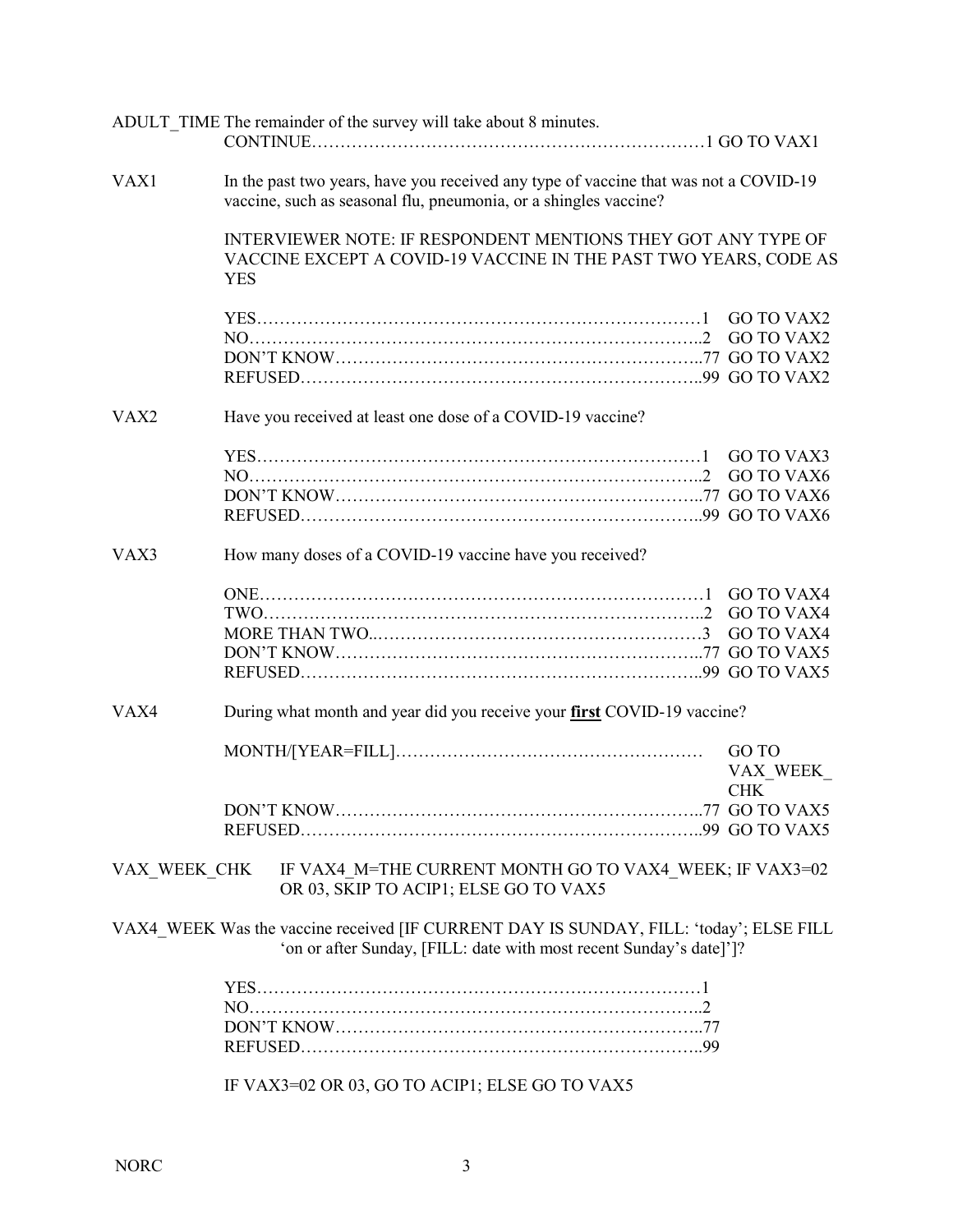| VAX5  | Which brand of COVID-19 vaccine did you receive?                                                                 |                    |
|-------|------------------------------------------------------------------------------------------------------------------|--------------------|
|       |                                                                                                                  |                    |
|       |                                                                                                                  |                    |
|       |                                                                                                                  |                    |
|       |                                                                                                                  |                    |
|       |                                                                                                                  |                    |
|       |                                                                                                                  |                    |
| VAX6  | How likely are you to get a COVID-19 vaccine? Would you say you would definitely get                             |                    |
|       | a vaccine, probably get a vaccine, probably not get a vaccine, definitely not get a vaccine,<br>or are not sure? |                    |
|       |                                                                                                                  |                    |
|       |                                                                                                                  |                    |
|       |                                                                                                                  |                    |
|       |                                                                                                                  |                    |
|       |                                                                                                                  |                    |
|       |                                                                                                                  |                    |
|       |                                                                                                                  |                    |
|       |                                                                                                                  |                    |
| ACIP1 | Are you a frontline or essential worker according to your state region?                                          |                    |
|       |                                                                                                                  |                    |
|       |                                                                                                                  |                    |
|       |                                                                                                                  |                    |
|       |                                                                                                                  |                    |
| ACIP2 | In what location or setting do you currently work?                                                               |                    |
|       | INTERVIEWER INSTRUCTION: IF RESPONDENT DOES NOT KNOW WHAT                                                        |                    |
|       | LOCATION MEANS, SAY "FOR EXAMPLE, DO YOU WORK IN A HOSPITAL OR                                                   |                    |
|       | <b>CORRECTIONAL FACILITY?"</b>                                                                                   |                    |
|       | <b>HEALTHCARE</b>                                                                                                |                    |
|       | (e.g., hospital, doctor, dentist or mental health specialist office,                                             |                    |
|       | outpatient facility, long-term care, home health care, pharmacy,                                                 |                    |
|       |                                                                                                                  | <b>GO TO ACIP3</b> |
|       | SOCIAL SERVICE (e.g., child, youth, family,                                                                      |                    |
|       |                                                                                                                  | <b>GO TO ACIP3</b> |
|       |                                                                                                                  | <b>GO TO ACIP3</b> |
|       |                                                                                                                  | <b>GO TO ACIP3</b> |
|       | OTHER SCHOOLS AND INSTRUCTIONAL SETTINGS                                                                         |                    |
|       | (e.g. college, university, professional, business, technical or                                                  |                    |
|       | trade school, driving school, test preparation, tutoring)5                                                       | <b>GO TO ACIP3</b> |
|       | FIRST RESPONSE (e.g., police or fire protection,                                                                 |                    |
|       |                                                                                                                  | <b>GO TO ACIP3</b> |
|       | DEATH CARE (e.g., funeral home, crematory, cemetery)7                                                            | <b>GO TO ACIP3</b> |
|       | CORRECTIONAL FACILITY (e.g., jail, prison,                                                                       |                    |
|       |                                                                                                                  | <b>GO TO ACIP3</b> |
|       | FOOD AND BEVERAGE STORE (e.g., grocery store,                                                                    |                    |
|       | warehouse club, supercenters, convenience store,                                                                 |                    |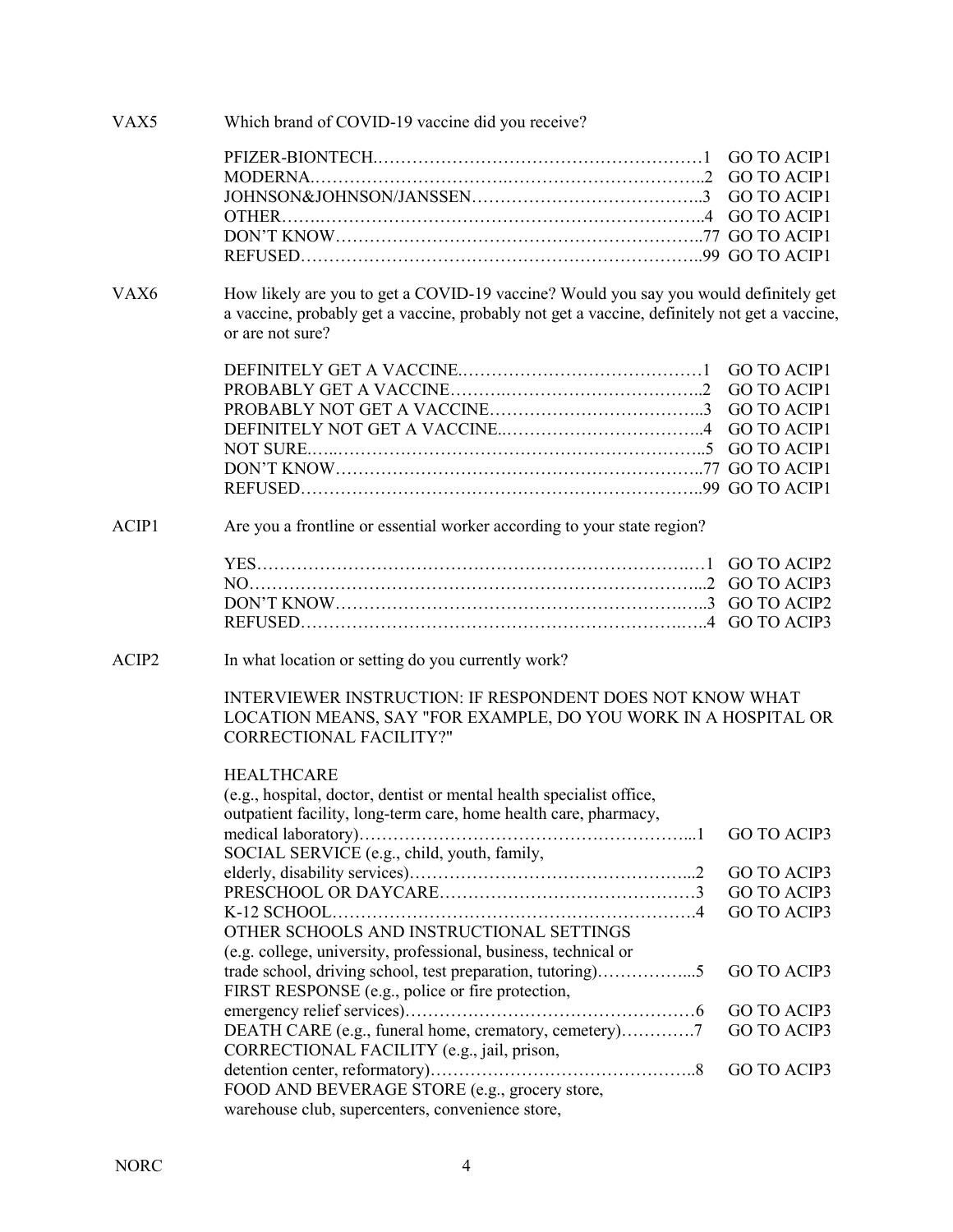|       | AGRICULTURE, FORESTRY, FISHING, OR HUNTING10 GO TO ACIP3                       |                    |
|-------|--------------------------------------------------------------------------------|--------------------|
|       | FOOD MANUFACTURING FACILITY (e.g., meat-processing,                            |                    |
|       | produce packing, food or beverage manufacturing) 11 GO TO ACIP3                |                    |
|       | NON-FOOD MANUFACTURING FACILITY (e.g. metals,                                  |                    |
|       |                                                                                |                    |
|       | PUBLIC TRANSIT (e.g., bus, commuter rail, subway, school bus)13 GO TO ACIP3    |                    |
|       |                                                                                |                    |
|       |                                                                                |                    |
|       |                                                                                |                    |
|       |                                                                                | ACIP2 OTH          |
|       |                                                                                |                    |
|       |                                                                                |                    |
|       |                                                                                | <b>GO TO ACIP3</b> |
| ACIP3 | Do you have a health condition that may put you at a higher risk for COVID-19? |                    |
|       |                                                                                |                    |
|       |                                                                                |                    |
|       |                                                                                |                    |
|       |                                                                                |                    |
|       |                                                                                |                    |
| ACIP4 | Can you tell me what that is?                                                  |                    |
|       | SELECT ALL THAT APPLY                                                          |                    |
|       |                                                                                |                    |
|       |                                                                                |                    |
|       |                                                                                |                    |
|       |                                                                                |                    |
|       | <b>CHRONIC LUNG DISEASES</b>                                                   |                    |
|       | (COPD [CHRONIC OBSTRUCTIVE PULMONARY DISEASE],                                 |                    |
|       | ASTHMA [MODERATE TO SEVERE],                                                   |                    |
|       | INTERSTITIAL LUNG DISEASE, CYSTIC FIBROSIS,                                    |                    |
|       |                                                                                |                    |
|       | DEMENTIA OR OTHER NEUROLOGICAL CONDITIONS4 GO TO ACIP5                         |                    |
|       |                                                                                |                    |
|       |                                                                                |                    |
|       | HEART CONDITIONS (SUCH AS HEART FAILURE,                                       |                    |
|       | CORONARY ARTERY DISEASE, CARDIOMYOPATHIES OR                                   |                    |
|       |                                                                                |                    |
|       |                                                                                |                    |
|       | IMMUNOCOMPROMISED STATE                                                        |                    |
|       |                                                                                |                    |
|       | LIVER DISEASE (CHRONIC LIVER DISEASE,                                          |                    |
|       | SUCH AS ALCOHOL-RELATED LIVER DISEASE,                                         |                    |
|       | NONALCOHOLIC FATTY LIVER DISEASE,                                              |                    |
|       | AND CIRRHOSIS [SCARRING OF THE                                                 |                    |
|       |                                                                                |                    |
|       |                                                                                |                    |
|       |                                                                                |                    |
|       | SICKLE CELL DISEASE OR THALASSEMIA<br>(HEMOGLOBIN BLOOD                        |                    |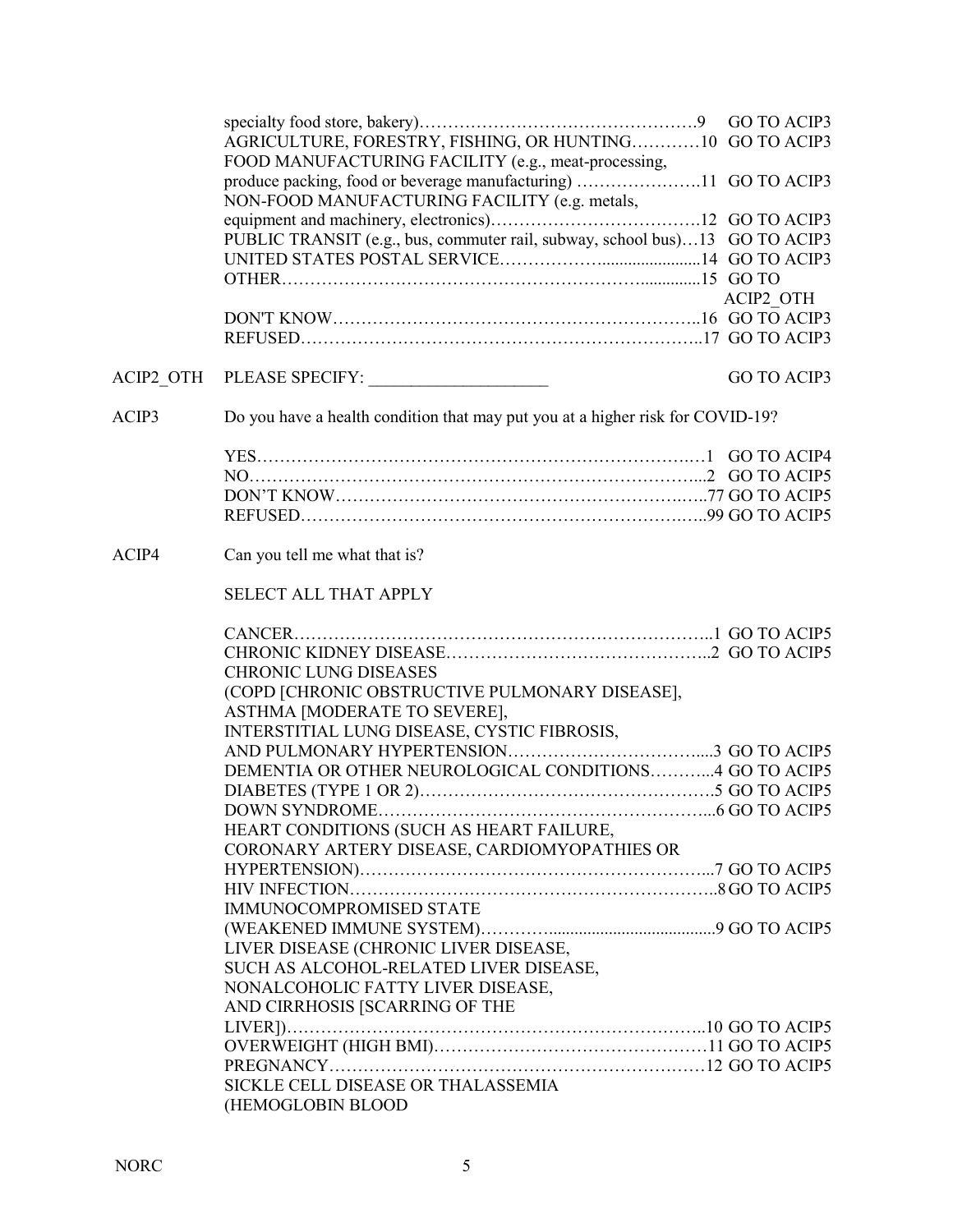|       | SOLID ORGAN OR BLOOD STEM CELL TRANSPLANT                                                                                                                            |                    |
|-------|----------------------------------------------------------------------------------------------------------------------------------------------------------------------|--------------------|
|       | (INCLUDING BONE MARROW TRANSPLANT)15 GO TO ACIP5                                                                                                                     |                    |
|       | STROKE OR CEREBROVASCULAR DISEASE16GO TO ACIP5                                                                                                                       |                    |
|       | SUBSTANCE USE DISORDERS (EX: ALCOHOL,                                                                                                                                |                    |
|       |                                                                                                                                                                      |                    |
|       |                                                                                                                                                                      |                    |
|       |                                                                                                                                                                      | ACIP4 OTH          |
|       |                                                                                                                                                                      |                    |
|       |                                                                                                                                                                      |                    |
|       |                                                                                                                                                                      | <b>GO TO ACIP5</b> |
| ACIP5 | Do you have serious difficulty seeing, hearing, walking, remembering, making decisions,<br>or communicating?                                                         |                    |
|       |                                                                                                                                                                      |                    |
|       |                                                                                                                                                                      |                    |
|       |                                                                                                                                                                      |                    |
|       |                                                                                                                                                                      |                    |
|       | VAX CONF1 To your knowledge, have you ever had COVID-19?                                                                                                             |                    |
|       | IF R SAYS THEY MIGHT HAVE HAD COVID BUT WERE NOT TESTED, SAY:<br>"To the best of your knowledge, would you say 'yes' or 'no?"                                        |                    |
|       |                                                                                                                                                                      |                    |
|       |                                                                                                                                                                      |                    |
|       |                                                                                                                                                                      |                    |
|       |                                                                                                                                                                      |                    |
|       | VAX CONF2 How concerned are you about getting COVID-19? Would you say you are: not at all<br>concerned; a little concerned; moderately concerned; or very concerned? |                    |
|       |                                                                                                                                                                      |                    |
|       |                                                                                                                                                                      |                    |
|       |                                                                                                                                                                      |                    |
|       |                                                                                                                                                                      |                    |
|       |                                                                                                                                                                      |                    |
|       |                                                                                                                                                                      |                    |
|       |                                                                                                                                                                      |                    |
|       | VAX CONF4 How safe do you think a COVID-19 vaccine is for you? Would you say not at all safe;<br>somewhat safe; very safe; or completely safe?                       |                    |
|       |                                                                                                                                                                      |                    |
|       |                                                                                                                                                                      |                    |
|       |                                                                                                                                                                      |                    |
|       |                                                                                                                                                                      |                    |
|       |                                                                                                                                                                      |                    |
|       |                                                                                                                                                                      |                    |
|       |                                                                                                                                                                      |                    |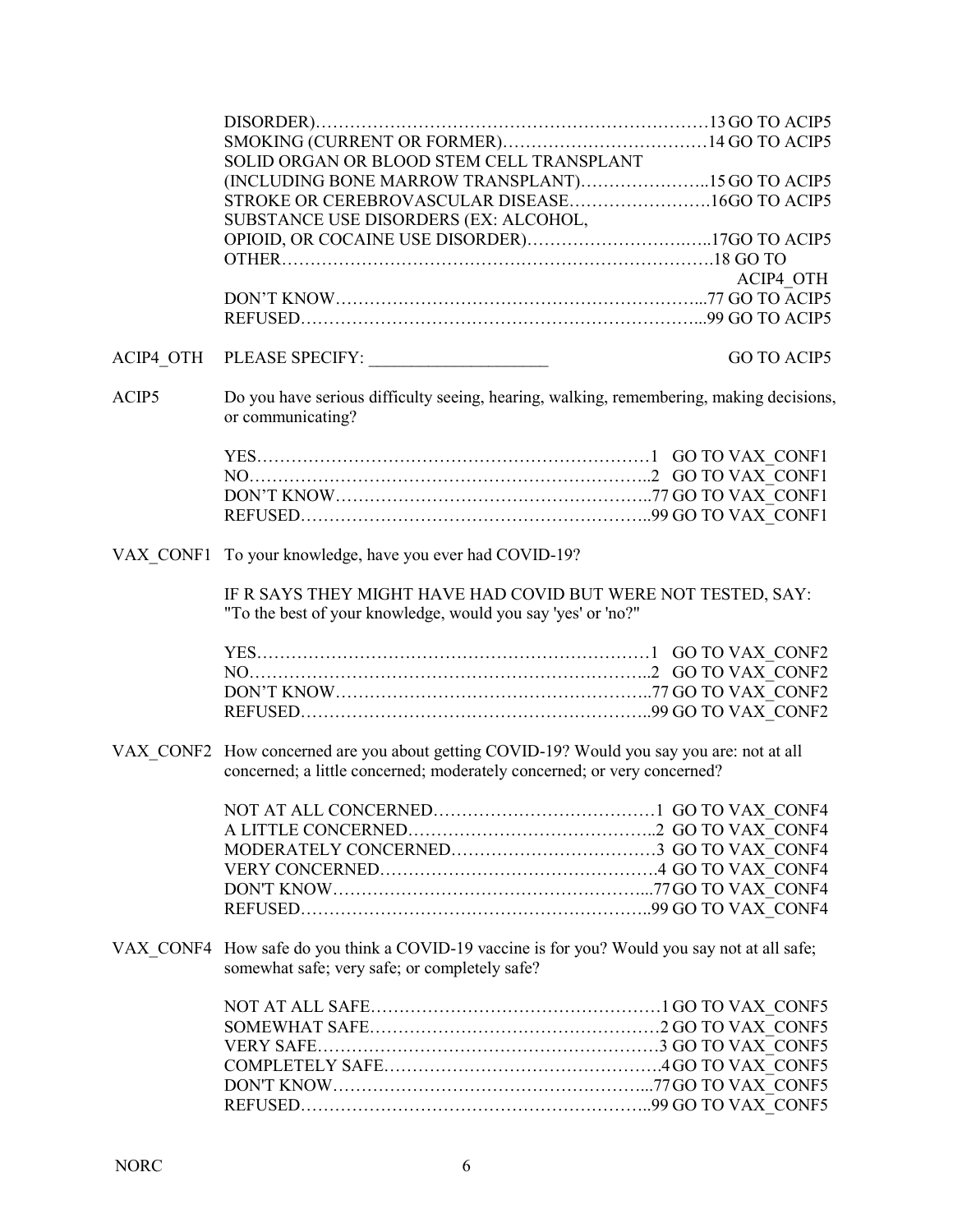VAX CONF5 How important do you think getting a COVID-19 vaccine is to protect yourself against COVID-19? Would you say it is not at all important, a little important, somewhat important, or very important?

VAX CONF6 If you had to guess, about how many of your family and friends have received a COVID-19 vaccine? Would you say none; some; many; or almost all?

VAX CONF7A Has a doctor or nurse, or other health professional ever recommended that you get a COVID-19 vaccine?

VAX CONF7B Does your work or school require you to get a COVID-19 vaccine?

| DON'T KNOW $\ldots$ $\ldots$ $\ldots$ $\ldots$ $\ldots$ $\ldots$ $\ldots$ $\ldots$ $\ldots$ $\ldots$ $\ldots$ $\ldots$ $\ldots$ $\ldots$ $\ldots$ $\ldots$ $\ldots$ $\ldots$ $\ldots$ $\ldots$ $\ldots$ $\ldots$ $\ldots$ $\ldots$ $\ldots$ $\ldots$ |  |
|------------------------------------------------------------------------------------------------------------------------------------------------------------------------------------------------------------------------------------------------------|--|
|                                                                                                                                                                                                                                                      |  |
|                                                                                                                                                                                                                                                      |  |

VAX CONF3 How much do you agree with the following statement:

IF VAX2=02,77,99 THEN DISPLAY: "If I do not get a COVID-19 vaccine, I will regret it."; ELSE DISPLAY: "If I had not gotten a COVID-19 vaccine, I would have regretted it."

Would you say you: do not agree; somewhat agree; strongly agree; or very strongly agree?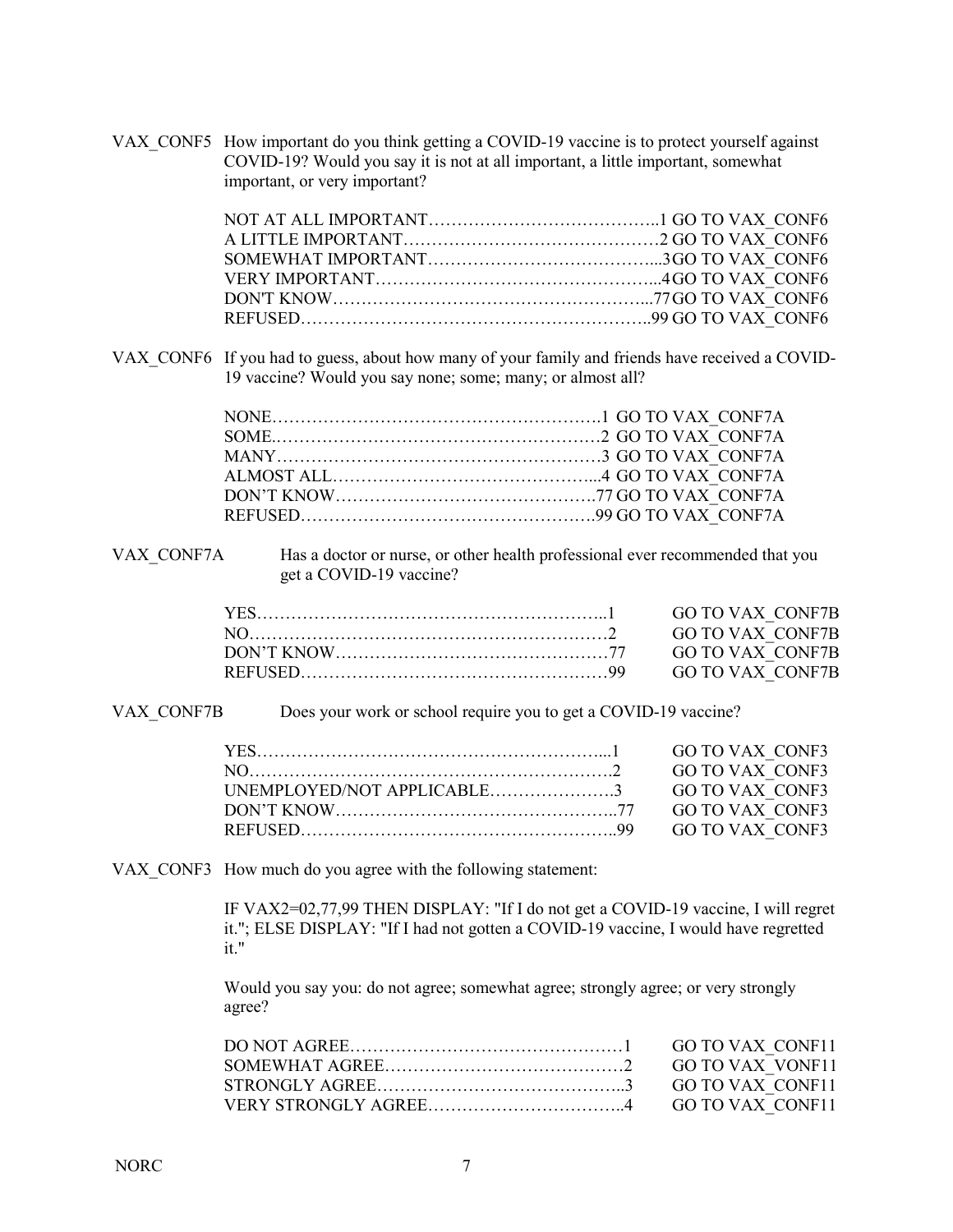|             |          |                                                                                                                                                                                                                                            | <b>GO TO VAX CONF11</b><br><b>GO TO VAX CONF11</b>                            |  |
|-------------|----------|--------------------------------------------------------------------------------------------------------------------------------------------------------------------------------------------------------------------------------------------|-------------------------------------------------------------------------------|--|
|             |          | VAX CONF11 How difficult [IF VAX2=02,77,99 DISPLAY: "would it be for you"; ELSE DISPLAY<br>"was it for you"] to get a COVID-19 vaccine? Would you say: not at all difficult, a little<br>difficult, somewhat difficult, or very difficult? |                                                                               |  |
|             |          |                                                                                                                                                                                                                                            | <b>GO TO VAX CONF13</b><br><b>GO TO VAX CONF13</b><br><b>GO TO VAX CONF13</b> |  |
|             |          | IF (01) AND IF VAX2=02,77,99 OR (VAX3=01 AND VAX5 NE 03) GO TO<br>VAX CONF14; ELSE IF (01) GO TO VAX CONF17                                                                                                                                |                                                                               |  |
|             |          | VAX CONF13 Many things might make it difficult to get a COVID-19 vaccine. Please tell me if<br>anything I list [IF VAX2=01 DISPLAY: "made"; IF VAX2=02,77,99 DISPLAY:<br>"makes"] it difficult for you.                                    |                                                                               |  |
|             |          |                                                                                                                                                                                                                                            |                                                                               |  |
| VAX CONF13A |          | Getting an appointment online.                                                                                                                                                                                                             |                                                                               |  |
|             | vaccine? | [IF VAX2=01 DISPLAY: "Did"; ELSE DISPLAY: "Has"] this [IF VAX2=01<br>DISPLAY: "make"; ELSE DISPLAY: "made"] it difficult for you to get a COVID-19                                                                                         |                                                                               |  |
|             |          |                                                                                                                                                                                                                                            |                                                                               |  |
|             |          |                                                                                                                                                                                                                                            |                                                                               |  |
|             |          |                                                                                                                                                                                                                                            |                                                                               |  |
| VAX CONF13D |          | Not knowing where to get vaccinated.                                                                                                                                                                                                       |                                                                               |  |
|             | vaccine? | <b>READ IF NECESSARY:</b><br>[IF VAX2=01 DISPLAY: "Did"; ELSE DISPLAY: "Has"] this [IF VAX2=01<br>DISPLAY: "make"; ELSE DISPLAY: "made"] it difficult for you to get a COVID-19                                                            |                                                                               |  |
|             |          |                                                                                                                                                                                                                                            |                                                                               |  |
| VAX CONF13E |          | Hard to get to vaccination sites.                                                                                                                                                                                                          |                                                                               |  |
|             | vaccine? | <b>READ IF NECESSARY:</b><br>[IF VAX2=01 DISPLAY: "Did"; ELSE DISPLAY: "Has"] this [IF VAX2=01<br>DISPLAY: "make"; ELSE DISPLAY: "made"] it difficult for you to get a COVID-19                                                            |                                                                               |  |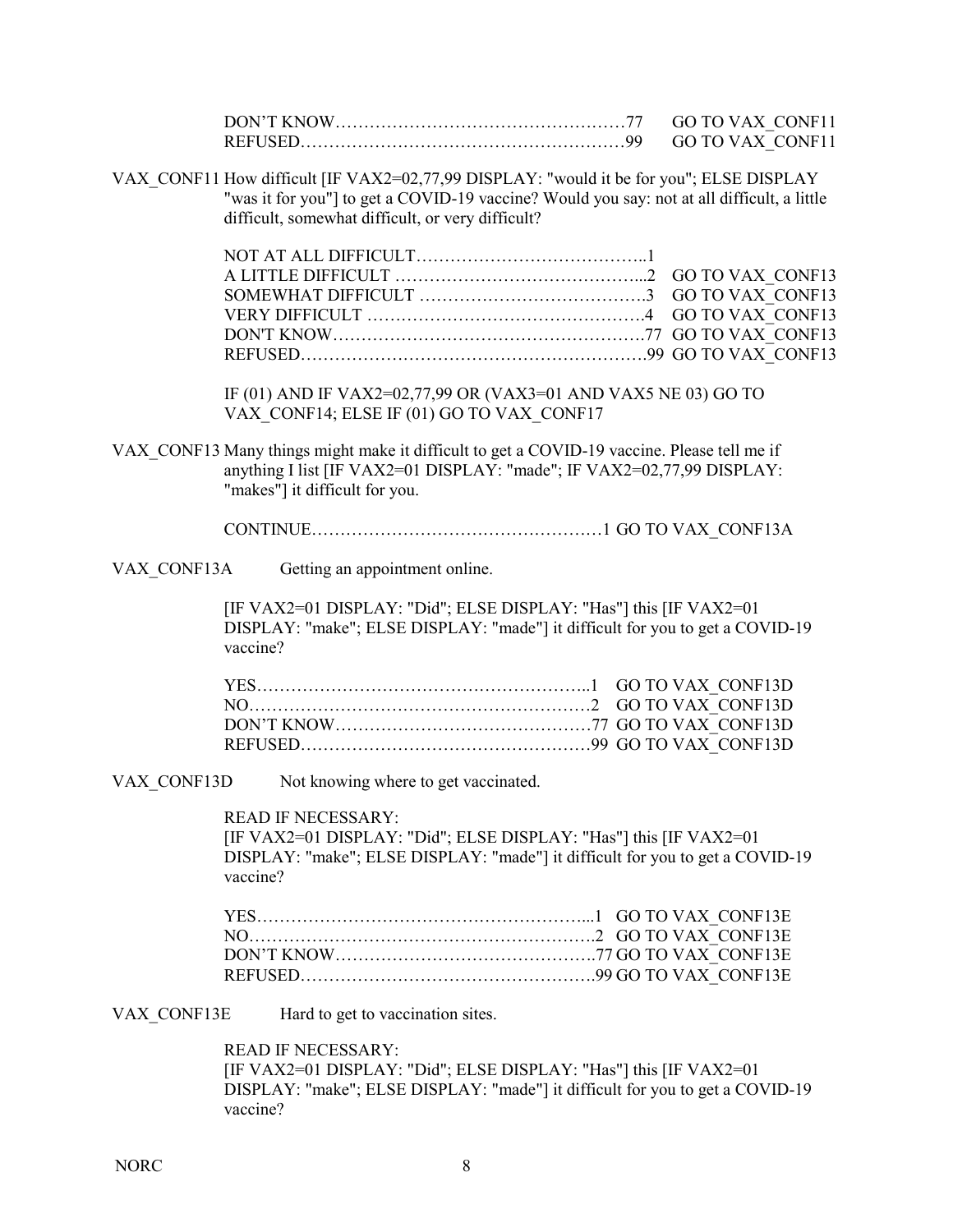VAX CONF13F Vaccination sites aren't open at convenient times.

READ IF NECESSARY:

[IF VAX2=01 DISPLAY: "Did"; ELSE DISPLAY: "Has"] this [IF VAX2=01 DISPLAY: "make"; ELSE DISPLAY: "made"] it difficult for you to get a COVID-19 vaccine?

IF VAX2=02,77,99 OR (VAX3=01 AND VAX5 NE 03) GO TO VAX\_CONF14; ELSE GO TO VAX\_CONF17

VAX CONF14 How much do you agree with the following statement: I can get a COVID-19 vaccine if I want to.

> Would you say you: do not agree; somewhat agree; strongly agree; or very strongly agree?

VAX\_CONF17 In the past month, how often have you tried to find information about COVID-19 vaccines? Would you say never, rarely, sometimes, or often?

VAX CONF15 In the past 7 days, how often have you worn a mask when going into indoor public spaces like restaurants, stores, or other businesses? Would you say never, rarely, sometimes, often, or always?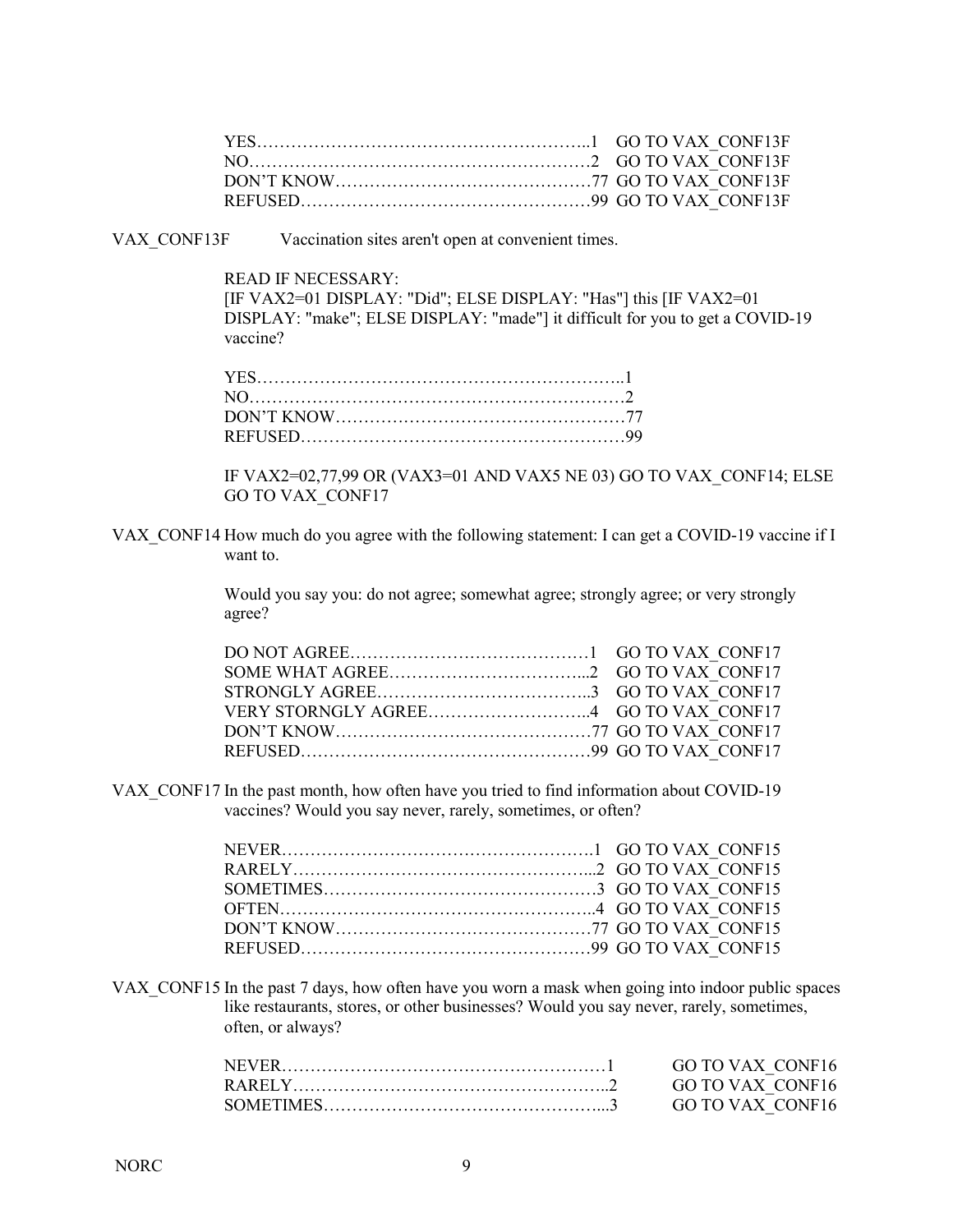| I DIDN'T GO TO THE STORE/NOT APPLICABLE6 GO TO VAX CONF16                                                                                                                                                                                            |  |
|------------------------------------------------------------------------------------------------------------------------------------------------------------------------------------------------------------------------------------------------------|--|
| DON'T KNOW $\ldots$ $\ldots$ $\ldots$ $\ldots$ $\ldots$ $\ldots$ $\ldots$ $\ldots$ $\ldots$ $\ldots$ $\ldots$ $\ldots$ $\ldots$ $\ldots$ $\ldots$ $\ldots$ $\ldots$ $\ldots$ $\ldots$ $\ldots$ $\ldots$ $\ldots$ $\ldots$ $\ldots$ $\ldots$ $\ldots$ |  |
|                                                                                                                                                                                                                                                      |  |

VAX CONF16 Would you say your mental health is excellent, very good, good, fair, or poor?

IF C5/TIS\_C5=01 AND NIS/TEEN COMPLETE SKIP TO ACM\_SEX; ELSE GO TO Z\_ACMAGE

Z ACMAGE What is your current age?

Age GO TO ACM SEX

| ACM SEX What is your sex, male or female? |  |
|-------------------------------------------|--|
|                                           |  |
|                                           |  |
|                                           |  |
|                                           |  |

ACM\_TRANS Would you consider yourself as transgender or non-binary?

ACM Q93 What best describes your sexual orientation? Is it Heterosexual or straight; Lesbian or gay; Bisexual; or Something else?

| BISEXUAL |  |
|----------|--|
|          |  |
|          |  |
|          |  |

IF ACIP4 = (12), GO TO ACM HISP; IF ACM AGE <50 AND ACM SEX EQ 02, GO TO ACM\_PREG; ELSE GO TO ACM\_HISP

ACM\_PREG Are you currently trying to get pregnant, pregnant, or breastfeeding?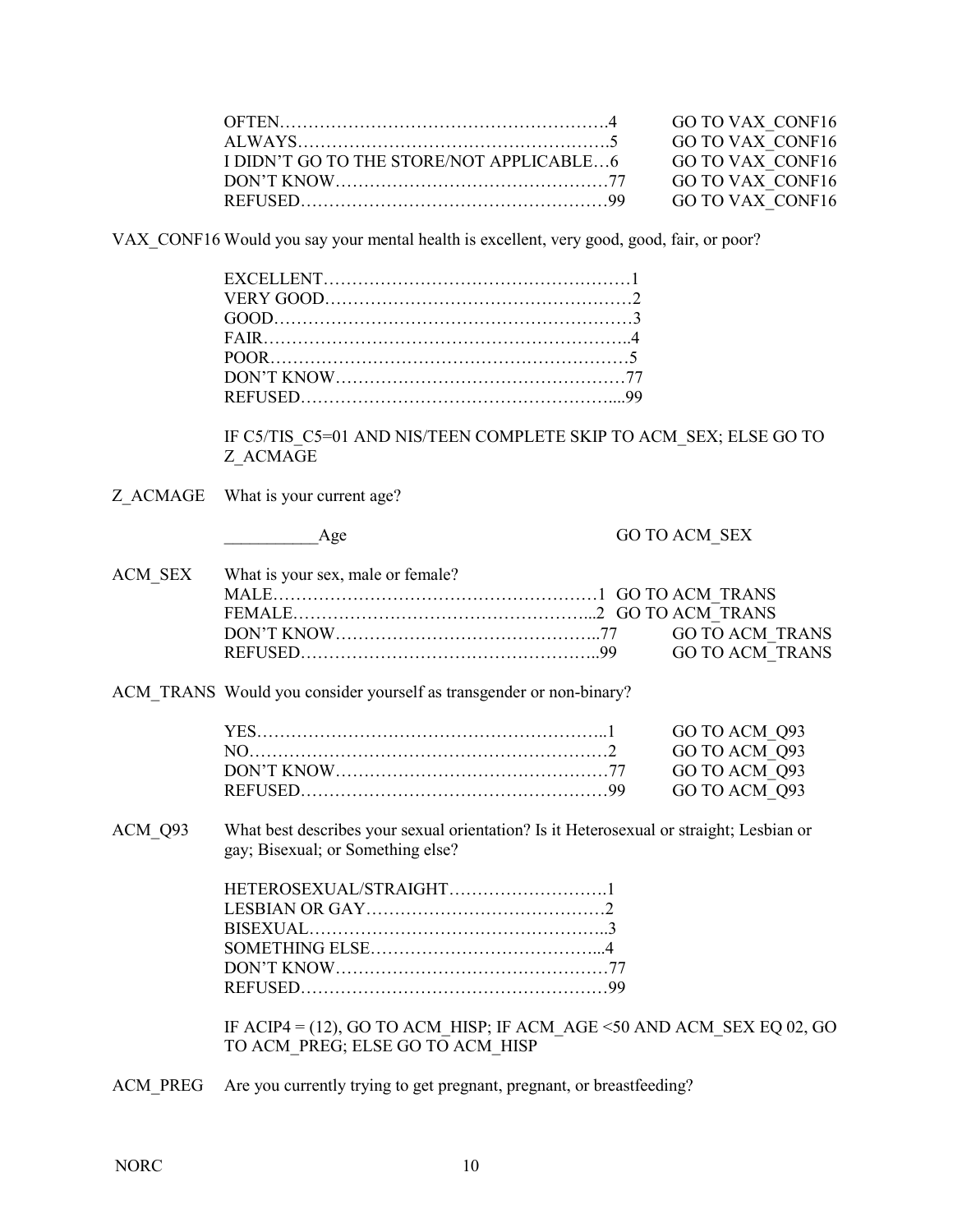IF C5/TIS\_C501/LF\_C1Q02=01 AND NIS/TEEN/FLU COMPLETE AND C9/TIS\_C9/Z\_Q02BZ=02 SKIP TO ACM\_RACE\_AAB; ELSE IF MOTHER WAS RESPONDENT IN NIS/TEEN SURVEY AND C9/TIS\_C9 NE 02 SKIP TO ACM\_MEDEQ; ELSE GO TO Z\_ACMHISP

Z\_ACMHISP Are you of Hispanic or Latino origin?

Z\_ACMHISPY Are you Mexican, Mexican-American, Chicano/a, Puerto Rican, Cuban, Central American, South American, (IF IAP=095 THEN DISPLAY: (Dominican)), or of other Hispanic, Latino/a, or Spanish origin?

SELECT ALL THAT APPLY

|             |                           | MEXICAN/MEXICANO, MEXICAN AMERICAN, CHINCANO/A01 GO TO |
|-------------|---------------------------|--------------------------------------------------------|
|             |                           | Z ACMRACE                                              |
|             |                           |                                                        |
|             |                           | Z ACMRACE                                              |
|             |                           |                                                        |
|             |                           | Z ACMRACE                                              |
|             |                           |                                                        |
|             |                           | Z ACMRACE                                              |
|             |                           |                                                        |
|             |                           | Z ACMRACE                                              |
|             | OTHER HISPANIC, LATINO/A, |                                                        |
|             |                           |                                                        |
|             |                           | Z ACMHISPYO                                            |
|             |                           | [IF IAP=095,                                           |
|             |                           | <b>DISPLAY</b>                                         |
|             |                           | <b>OPTION 11:1</b>                                     |
|             |                           |                                                        |
|             |                           | Z ACMRACE                                              |
|             |                           |                                                        |
|             |                           | Z ACMRACE                                              |
|             |                           |                                                        |
|             |                           | Z ACMRACE                                              |
| Z ACMHISPYO | <b>ENTER OTHER</b>        | <b>GO TO ACM RACE</b>                                  |

Z\_ACMRACE Now, I am going to read a list of categories. Please choose one or more of the following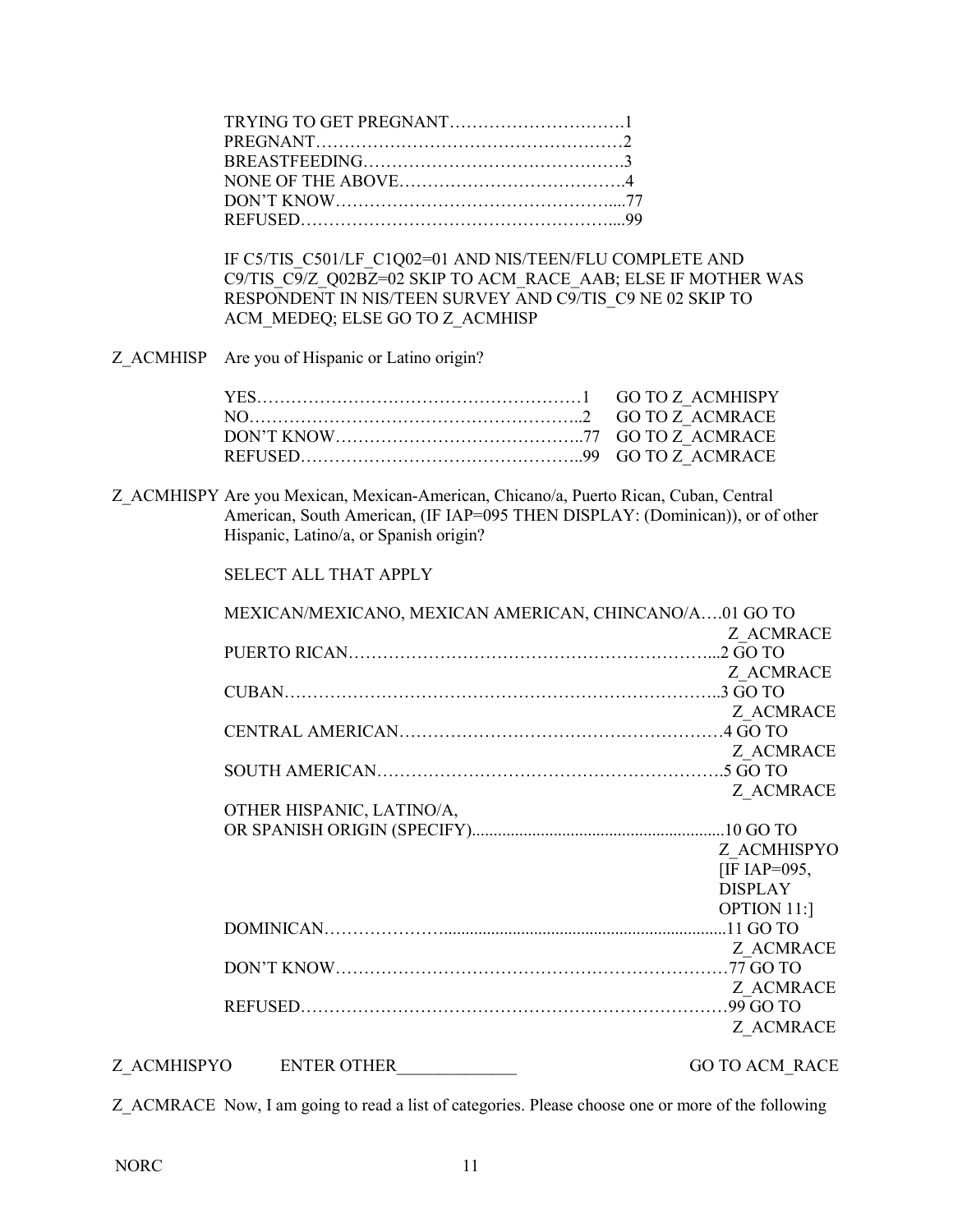categories to describe your race. Are you White, Black or African American, American Indian, Alaska Native, Asian, Native Hawaiian or other Pacific Islander?

## SELECT ALL THAT APPLY

|              | BLACK OR AFRICAN AMERICAN2<br>IF IAP=105 THEN DO:                                                                                                                                   | <b>GO TO ACM MEDEQ</b><br><b>GO TO ACM RACE AAB</b><br><b>GO TO ACM MEDEQ</b><br><b>GO TO ACM MEDEQ</b><br><b>SEE LOGIC BELOW</b><br><b>GO TO ACM MEDEQ</b><br><b>SEE LOGIC BELOW</b><br><b>GO TO Z ACMRACEOS</b><br><b>GO TO ACM MEDEQ</b><br><b>GO TO ACM MEDEQ</b> |
|--------------|-------------------------------------------------------------------------------------------------------------------------------------------------------------------------------------|-----------------------------------------------------------------------------------------------------------------------------------------------------------------------------------------------------------------------------------------------------------------------|
|              | (05) GO TO ZACMRACEAAPI<br>(07) GO TO ZACMRACEAAPI;<br>ELSE IF IAP NE 105 DO:<br>(05) GO TO Z ACMRACEAS<br>(07) GO TO Z ACMRACEPI                                                   |                                                                                                                                                                                                                                                                       |
| Z ACMRACEOS  | ENTER OTHER                                                                                                                                                                         | <b>GO TO ACM MEDEQ</b>                                                                                                                                                                                                                                                |
| Z ACMRACEAS  | Are you Asian Indian, Chinese, Filipino, Japanese, Korean, Vietnamese, or other<br>Asian?                                                                                           |                                                                                                                                                                                                                                                                       |
|              | READ IF NECESSARY: Please choose the one category that describes you best.                                                                                                          |                                                                                                                                                                                                                                                                       |
|              |                                                                                                                                                                                     |                                                                                                                                                                                                                                                                       |
| ACM RACE ASO | ENTER OTHER                                                                                                                                                                         | <b>GO TO ACM MEDEQ</b>                                                                                                                                                                                                                                                |
| Z ACMRACEPI  | Are you Guamanian or Chamorro, Samoan, or other Pacific Islander?<br>READ IF NECESSARY: Please choose the one category that describes you best.<br>CHAMORRO/GUAMIAN GO TO ACM MEDEQ |                                                                                                                                                                                                                                                                       |
| ACM RACE PIO | ENTER OTHER                                                                                                                                                                         | <b>GO TO ACM MEDEQ</b>                                                                                                                                                                                                                                                |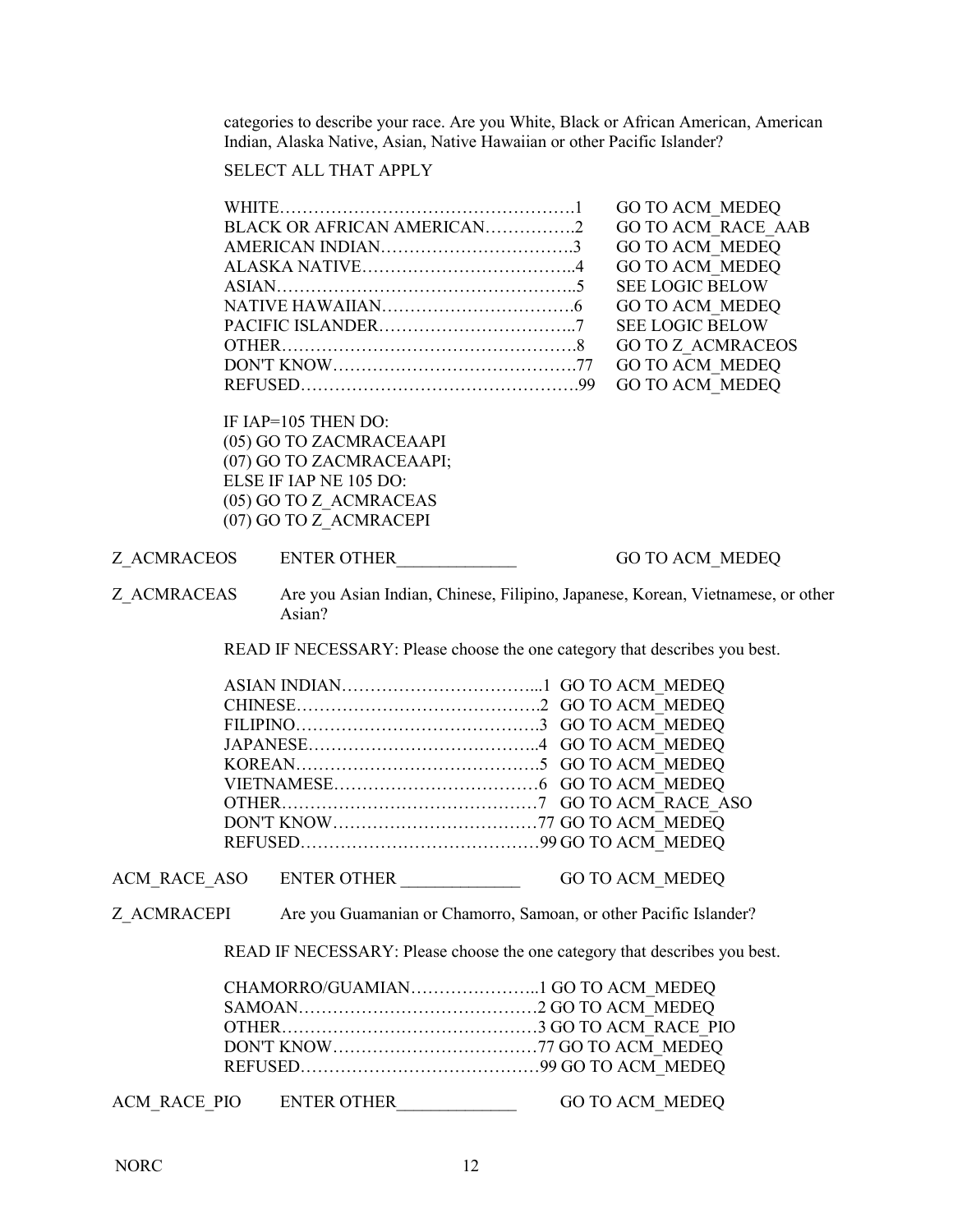ZACMRACEAPPI Are you Chamorro, Filipino, Chuukese, Pohnpeian, Palauan, Yapese, Kosraean, Marshallese, Japanese, Korean, Chinese, Vietnamese, or Thai?

READ IF NECESSARY: Please choose the one category that describes you best.

|              | <b>GO TO ACM MEDEQ</b>   |
|--------------|--------------------------|
|              | <b>GO TO ACM MEDEO</b>   |
|              | <b>GO TO ACM MEDEQ</b>   |
|              | <b>GO TO ACM MEDEQ</b>   |
|              | <b>GO TO ACM MEDEO</b>   |
|              | <b>GO TO ACM MEDEQ</b>   |
|              | <b>GO TO ACM MEDEQ</b>   |
|              | <b>GO TO ACM MEDEQ</b>   |
|              | <b>GO TO ACM MEDEQ</b>   |
|              | <b>GO TO ACM MEDEQ</b>   |
|              | <b>GO TO ACM MEDEQ</b>   |
| VIETNAMESE12 | <b>GO TO ACM MEDEQ</b>   |
|              | <b>GO TO ACM MEDEQ</b>   |
|              | <b>GO TO Z RACEAPPIO</b> |
|              | <b>GO TO ACM MEDEQ</b>   |
|              | <b>GO TO ACM MEDEQ</b>   |
|              |                          |

Z\_RACEAPPIO ENTER OTHER GO TO ACM\_MEDEQ

ACM\_RACE\_AAB [IF C5/TIS\_C5=01 and C9/TIS\_C9=02 THEN DISPLAY: "Previously, you indicated you were Black or African American. "ELSE JUST DISPLAY:] Are you African American, Jamaican, Haitian, Nigerian, Ethiopian, Somalian, or other?

READ IF NECESSARY: Please choose the one category that describes you best.

| <b>GO TO ACM MEDEQ</b> |
|------------------------|
| <b>GO TO ACM MEDEQ</b> |
| <b>GO TO ACM MEDEQ</b> |
| <b>GO TO ACM MEDEQ</b> |
| <b>GO TO ACM MEDEQ</b> |
|                        |
|                        |
|                        |
|                        |

ACM\_RACE\_AABO \_ ENTER OTHER \_\_\_\_\_\_\_\_\_\_\_\_\_\_\_\_\_\_\_\_\_\_\_\_ GO TO ACM\_MEDEQ

ACM\_MEDEQ When seeking health care in the last 2 years, do you feel your experiences were worse than, the same as, or better than people of other races or ethnicities?

> WORSE THAN OTHER RACES OR ETHNICITIES……1 THE SAME AS OTHER RACES OR ETHNICITIES……2 BETTER THAN OTHER RACES OR ETHNICITIES…...3 DON'T KNOW…………………………………………….77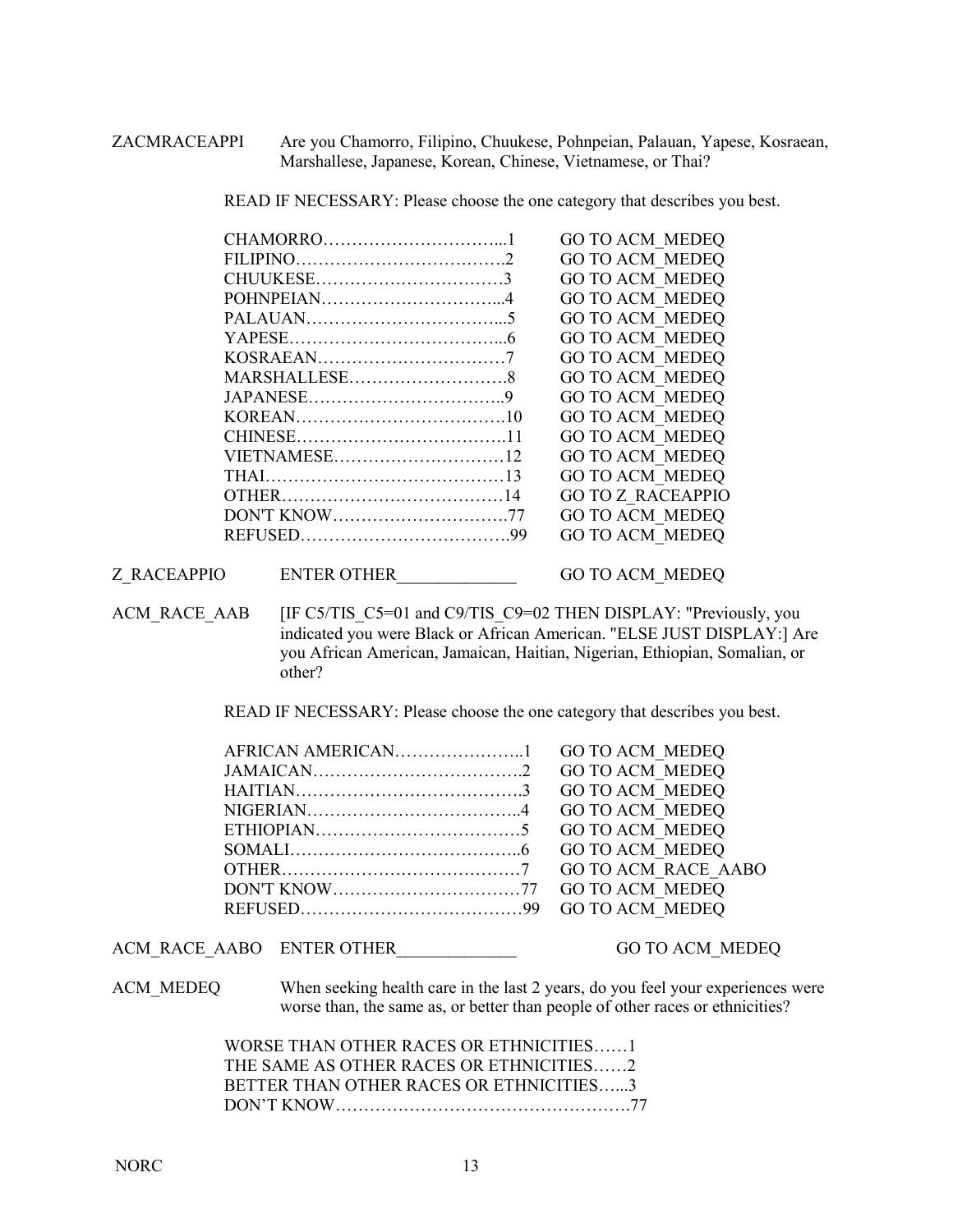REFUSED………………………………………………….99

IF MOTHER WAS RESPONDENT IN NIS OR TEEN SURVEY SKIP TO ACM\_INSURE; ELSE GO TO Z\_ACMEDUC

Z ACMEDUC What is the highest grade or year of school you have completed?

| HIGH SCHOOL GRADUATE OR GED COMPLETED3 GO TO ACM INSURE  |  |
|----------------------------------------------------------|--|
| COMPLETED A VOCATIONAL, TRADE, OR                        |  |
|                                                          |  |
|                                                          |  |
|                                                          |  |
|                                                          |  |
|                                                          |  |
| DOCTORATE (PhD, EdD) or                                  |  |
| PROFESSIONAL DEGREE (MD, DDS, DVM, JD)9 GO TO ACM INSURE |  |
|                                                          |  |
|                                                          |  |
|                                                          |  |

ACM\_INSURE Do you have any kind of health care coverage? This includes health insurance, prepaid plans such as HMOs, or government plans such as Medicare, or Indian Health Service?

IF NIS/TEEN/FLU INCOME QUESTION ANSWERED, SKIP TO ACM\_BORN; ELSE GO TO Z\_ACMINCOME

Z\_ACMINCOME Please think about your total combined family income during 2020 for all members of the family. Include money for jobs, social security, retirement income, unemployment payments, public assistance, and so forth. Also include income from interest, dividends, net income from business, farm, rent, or any other money income received. Can you tell me that amount before taxes?

| GO TO ACM INC CONF |
|--------------------|
|                    |
|                    |
|                    |

ACM\_INC\_RANGE We understand that people might not feel comfortable giving out their exact income. I would like to read you some income ranges, and let you select the category which best describes your total combined family income from all sources for all members of your household during 2020, before taxes?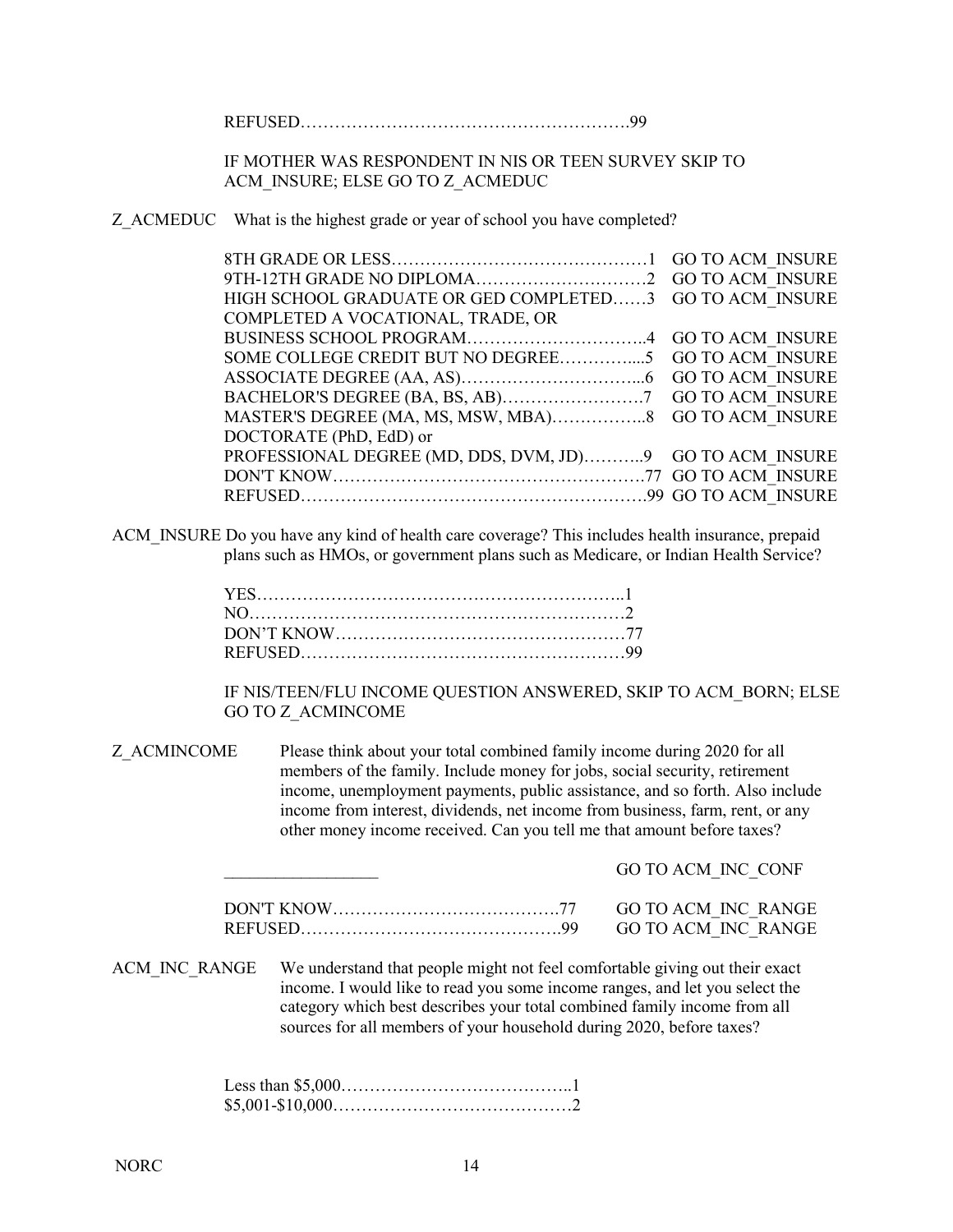IF NIS/TEEN/FLU SURVEY COMPLETE; SKIP TO ACM\_BORN; ELSE IF P\_REGION=95, GO TO ACM\_ISLAND; IF P\_REGION=105, GO TO ACM\_C19VIL; GO TO ACM\_C19A

ACM\_INC\_CONF Just to confirm that I entered the number correctly, the total combined income was [FILL ACM\_Q91]?

| GO Z ACMINCOME |
|----------------|

IF NIS/TEEN/FLU SURVEY COMPLETE; SKIP TO ACM\_BORN; ELSE IF P\_REGION=95, GO TO Z\_ACMISLAND; IF P\_REGION=105, GO TO ACM\_C19VIL; ELSE GO TO Z ACMC19A

| Z ACMISLAND |
|-------------|
|             |

On what island do you live?

Z\_ACMC19VIL In which village do you live?

|  | <b>GO TO Z ACMC19A</b> |
|--|------------------------|
|  | GO TO Z ACMC19A        |
|  | <b>GO TO Z ACMC19A</b> |
|  | <b>GO TO Z ACMC19A</b> |
|  | GO TO Z ACMC19A        |
|  | GO TO Z ACMC19A        |
|  | GO TO Z ACMC19A        |
|  | <b>GO TO Z ACMC19A</b> |
|  | <b>GO TO Z ACMC19A</b> |
|  | GO TO Z ACMC19A        |
|  | <b>GO TO Z ACMC19A</b> |
|  | GO TO Z ACMC19A        |
|  | GO TO Z ACMC19A        |
|  | <b>GO TO Z ACMC19A</b> |
|  | GO TO Z ACMC19A        |
|  | <b>GO TO Z ACMC19A</b> |
|  | <b>GO TO Z ACMC19A</b> |
|  |                        |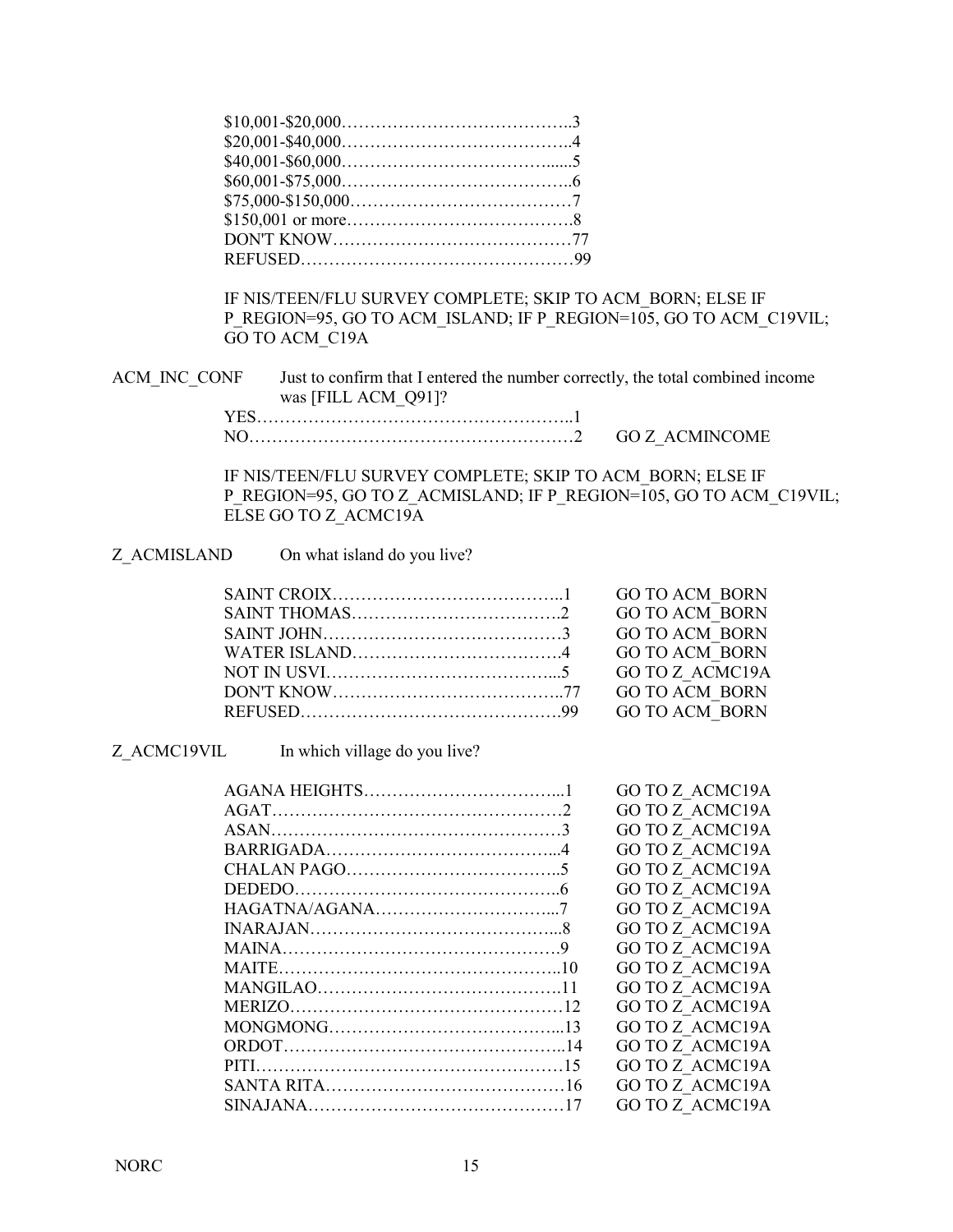|  | <b>GO TO Z ACMC19A</b> |
|--|------------------------|
|  | <b>GO TO Z ACMC19A</b> |
|  | <b>GO TO Z ACMC19A</b> |
|  | GO TO Z ACMC19A        |
|  | GO TO Z ACMC19A        |
|  | GO TO Z ACMC19A        |
|  | <b>GO TO Z ACMC19A</b> |
|  | <b>GO TO Z ACMC19A</b> |
|  | <b>GO TO Z ACMC19A</b> |

Z\_ACMC19A What is your zip code?

| IF IAP=105, AND ACM C19VIL NE        |
|--------------------------------------|
| 98, GO TO ACM BORN, ELSE IF          |
| IAP=106 GO TO Z ACMC19PR             |
| (DOES NOT GO THROUGH                 |
| <b>LOOKUP TABLE)</b>                 |
|                                      |
|                                      |
| or ZIP Code not in the LOOK-UP table |
| GO TO Z ACMC19A/ELSE GO TO           |
| Z ACMC19CONF.                        |
|                                      |
| or ZIP Code not in the LOOK-UP table |
| GO TO Z ACMC19 / ELSE GO TO          |
| Z ACMC19CONF.                        |
|                                      |

ELSE IF a proper zip code entered, then Fill CITY, COUNTY AND STATE from the look-up table.

Z ACMC19 In what city, county and state do you live?

\_\_\_\_\_ GO TO Z\_ACMC19CONF

Z\_ACMC19CONF To confirm, you live in [CITY], [COUNTY], [STATE]. Is that correct?

| <b>YES</b> | - GO TO ACM-RORN |
|------------|------------------|
| NO         | GO TO Z ACMC19   |

Z\_ACMC19ZCONF To confirm, I have your zip code as [FILL]. Is that correct?

Z\_ACMC19NEWZ What is your zip code?

GO TO ACM\_BORN

Z\_ACMC19PR In what city and state do you live?